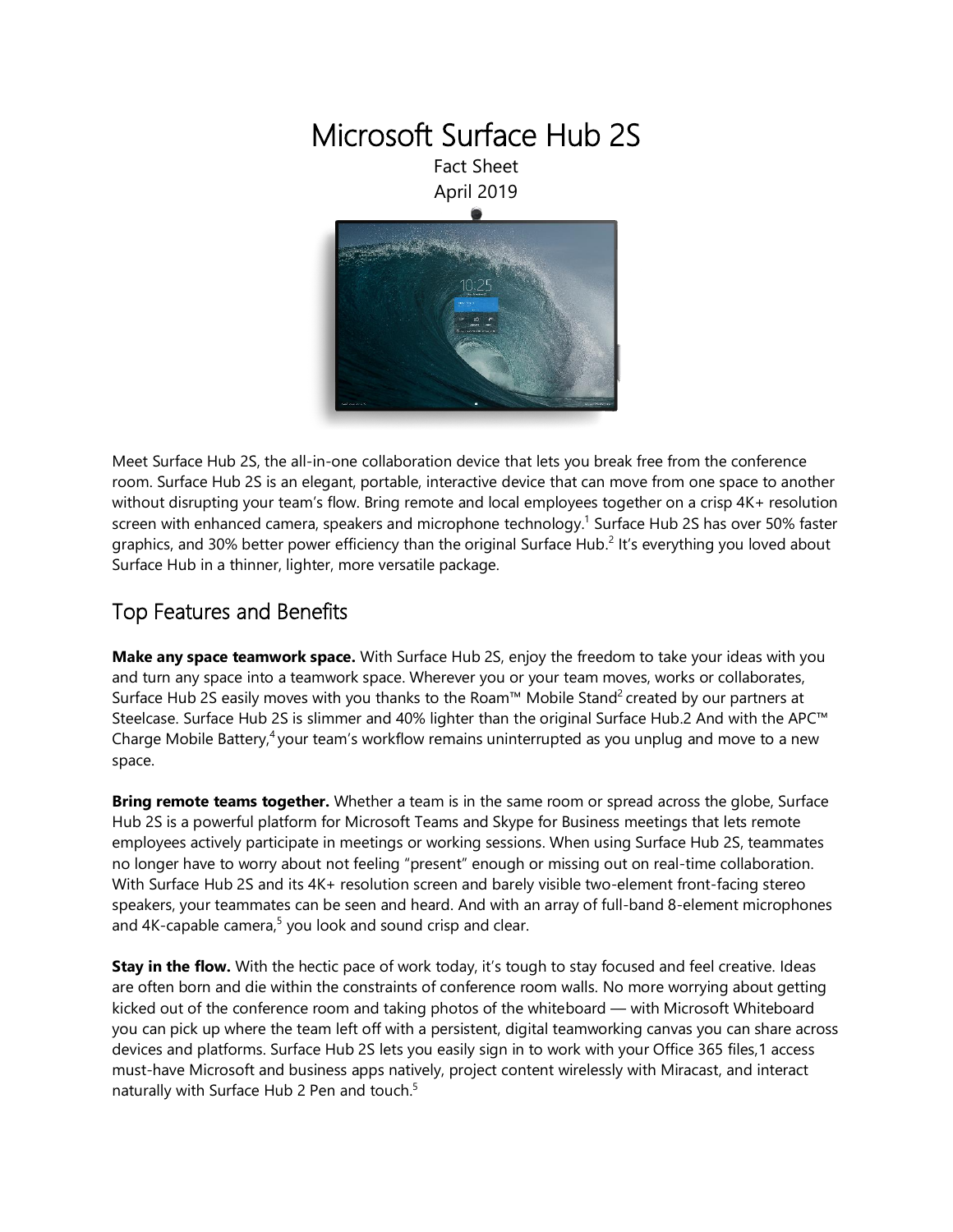Full Surface Hub 2S and accessories technical specifications below. Please see our partner websites for additional information on the [Steelcase Roam™ Mobile Stand](https://www.steelcase.com/Roam) and Wall Mount and APC™ Charge Mobile [Battery.](https://www.apc.com/us/en/campaign/apc-charge-mobile-battery-for-microsoft-surface-hub-2.jsp)<sup>4</sup>

| <b>Operating System</b> | Windows 10                                                          |  |  |
|-------------------------|---------------------------------------------------------------------|--|--|
| Exterior                | Dimensions: 29.2" x 43.2" x 3.0" (741 mm x 1097 mm x 76 mm)         |  |  |
|                         | Weight: 61.6 lbs (28 kg)                                            |  |  |
| Display                 | 50" 3:2 IPS 60Hz PixelSense Display                                 |  |  |
|                         | 3840 x 2560                                                         |  |  |
|                         | 10-bit color                                                        |  |  |
|                         | Gorilla Glass with slim 15.5mm border                               |  |  |
|                         | Frontside AG Etch touch surface with 10 points of multitouch        |  |  |
| <b>CPU</b>              | 8th Generation Intel® Core™ i5 processor                            |  |  |
| Graphics                | Intel <sup>®</sup> UHD Graphics 620                                 |  |  |
| Memory                  | 8GB DDR4 RAM                                                        |  |  |
| Storage <sup>6</sup>    | Solid State Drive (SSD) 128GB M.2 2230                              |  |  |
| Audio                   | Full band 8-element MEMS microphone array                           |  |  |
|                         | Full-range, front-facing 3-way stereo speakers with DSP enhancement |  |  |
| Ports                   | <b>Compute Ports</b>                                                |  |  |
|                         | $(1)$ USB-A                                                         |  |  |
|                         | $(1)$ USB-C/DP                                                      |  |  |
|                         | RJ45 Gigabit Ethernet                                               |  |  |
|                         | HDMI Video Input                                                    |  |  |
|                         | Mini-DisplayPort Video Output                                       |  |  |
|                         |                                                                     |  |  |
|                         | Monitor                                                             |  |  |
|                         | 4x USB-C (data or FPR) for camera or data                           |  |  |
| Sensors                 | Doppler occupancy sensor                                            |  |  |
|                         | <b>IMU</b>                                                          |  |  |
|                         | Thermal sensors                                                     |  |  |
| Physical side buttons   | 4-button, Power, Audio Volume Up/Down, Source Select                |  |  |
| In the box <sup>6</sup> | Microsoft Surface Hub 2S                                            |  |  |
|                         | Surface Hub 2 Camera (1)                                            |  |  |
|                         | Surface Hub 2 Pen (1)                                               |  |  |
|                         | AC power cable                                                      |  |  |
|                         | Quick Start Guide                                                   |  |  |

### Surface Hub 2S Technical Specifications

# Surface Hub 2 Camera Technical Specifications

| <b>Dimensions</b> | $2.26''$ x 2.18" x 1.65" (57.5 mm x 55.3 mm x 42 mm) |  |
|-------------------|------------------------------------------------------|--|
| Weight            | $0.12$ lbs (87.8 g)                                  |  |
| Connection        | USB- $C™$ (with magnetic attach)                     |  |
| Resolution        | 4K                                                   |  |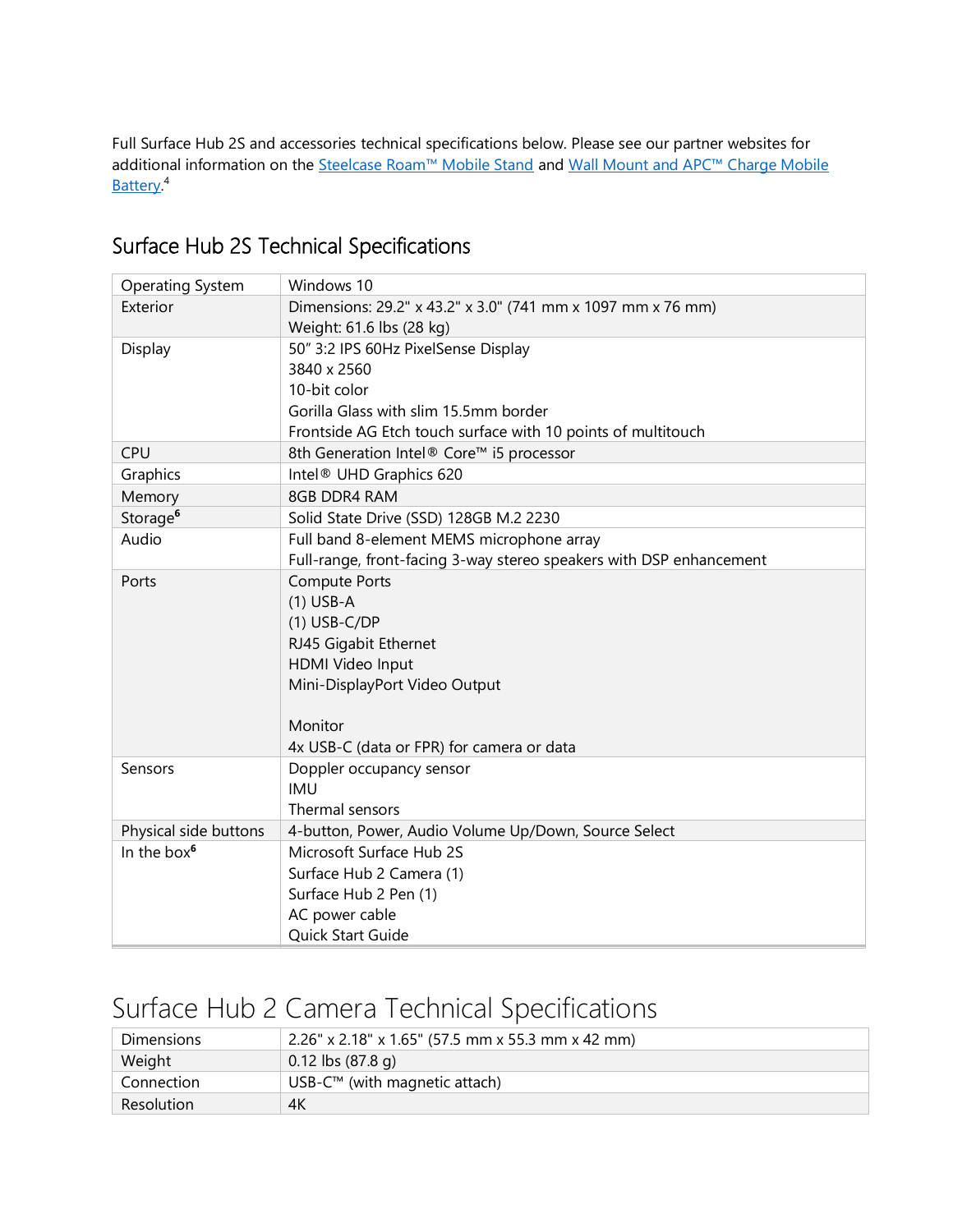| Field of view    | 90-degree HFOV             |
|------------------|----------------------------|
| Imaging features | Anti-flicker               |
|                  | Face-based auto exposure   |
|                  | Up to 30 frames per second |

## Surface Hub 2 Pen Technical Specifications

| <b>Dimensions</b>          | 5.94" x 0.64" x 0.56" (151 mm x 16.3 mm x 14.3<br>mm)                                                                                                                                                                                                                                                                                                                                          |
|----------------------------|------------------------------------------------------------------------------------------------------------------------------------------------------------------------------------------------------------------------------------------------------------------------------------------------------------------------------------------------------------------------------------------------|
| Weight                     | 0.09 lbs (41g)                                                                                                                                                                                                                                                                                                                                                                                 |
| <b>Buttons</b>             | Barrel button and tail eraser                                                                                                                                                                                                                                                                                                                                                                  |
| Color                      | Grey                                                                                                                                                                                                                                                                                                                                                                                           |
| Connector type             | Bluetooth 4.0                                                                                                                                                                                                                                                                                                                                                                                  |
| Compatibility <sup>1</sup> | Surface Hub 2S<br>$\bullet$<br>Surface Book 2*<br>Surface Book<br>Surface Studio 2*<br>Surface Studio*<br>Surface Laptop<br>$\bullet$<br>Surface Laptop 2<br>Surface Go<br>Surface Go with LTE Advanced<br>Surface Pro 6*<br>Surface Pro (5th Gen)*<br>Surface Pro (5th Gen) with LTE<br>Advanced*<br>Surface Pro 4<br>Surface Pro 3<br>Surface 3<br>* Tilt functionality currently available. |

## Contact Information

#### **For more product information and images:**

Visit the Surface Newsroom at [https://news.microsoft.com/presskits/surface/.](https://news.microsoft.com/presskits/surface/)

#### **For more information about Surface:**

 $\overline{\phantom{a}}$ 

Visit Surface at [http://www.microsoft.com/surface.](http://www.microsoft.com/surface)

<sup>&</sup>lt;sup>1</sup> Software license required for some features. Sold separately.

<sup>&</sup>lt;sup>2</sup> Comparison by Microsoft of Surface Hub 2S to all other devices within the Futuresource-defined Integrated Unified Communications Displays category (integrated solutions incorporating